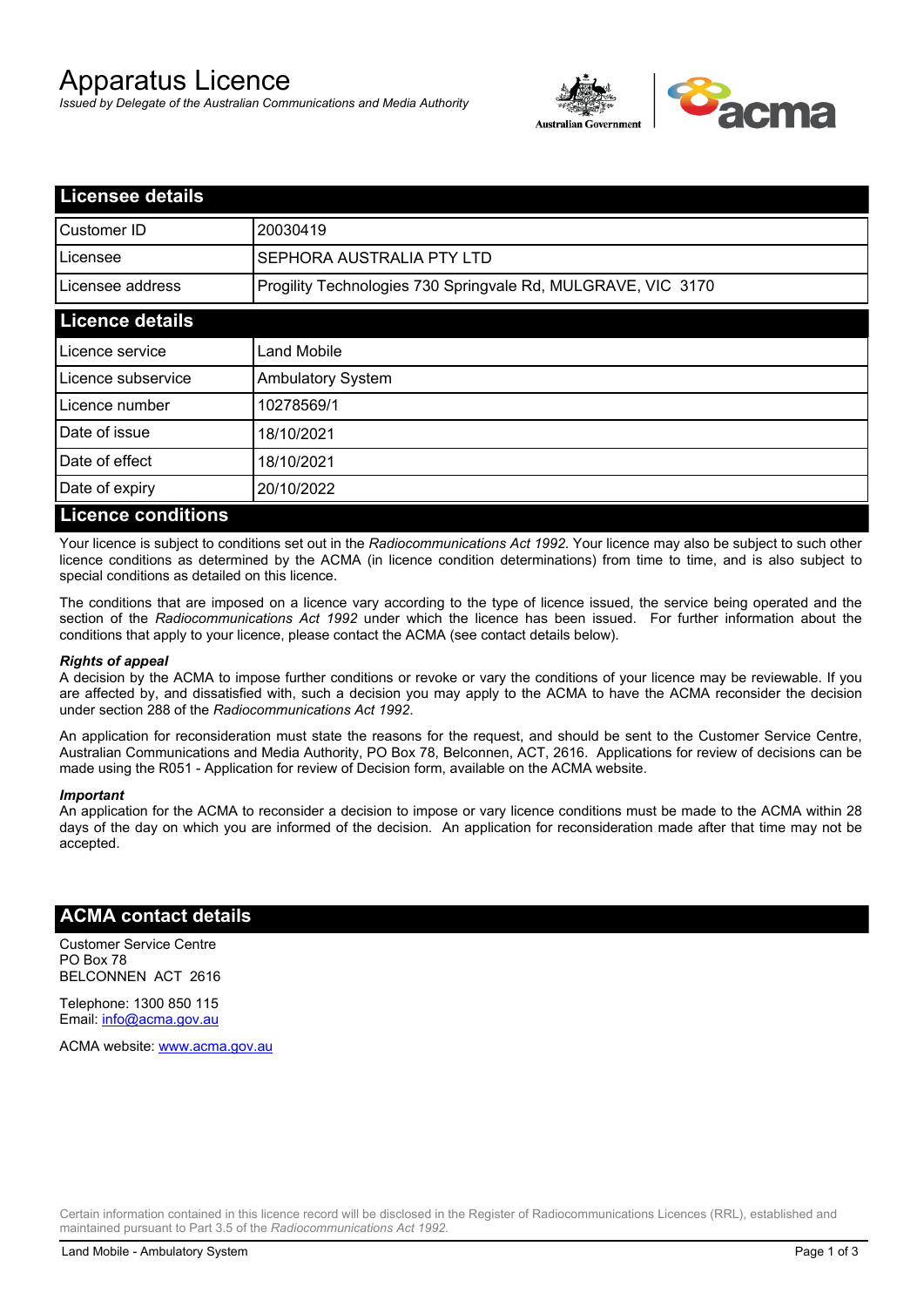# **Advisory Notes applying to licence no.: 10278569/1**

Conditions applicable to the operation of Ambulatory System station(s) authorised under this licence can be found in the Radiocommunications Licence Conditions (Apparatus Licence) Determination and the Radiocommunications Licence Conditions (Land Mobile Licence) Determination. Copies of these determinations are available from the ACMA and from the ACMA home page (www.acma.gov.au).